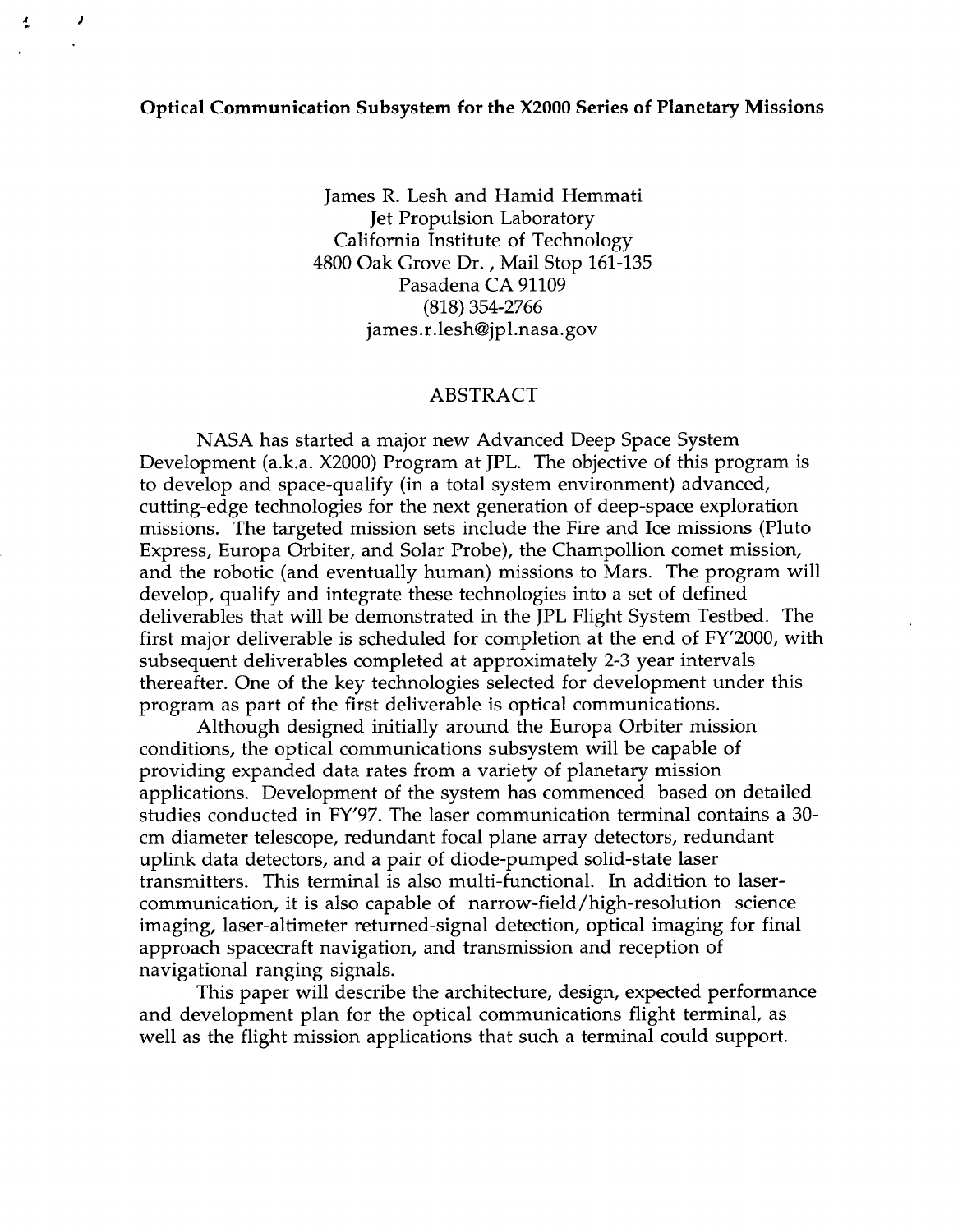## INTRODUCTION

÷

 $\cdot$ 

 $\overline{\cdot}$ 

NASA (Code S) has initiated a significant technology development program at JPL called the Advanced Deep Space System Development Program (ADSSDP); also known as the X2000 Program. The program has been structured with a series of significant deliverables. The first major delivery (Del #1) is due around the end of the year 2000. The applications target for Del #1 is primarily a set of deep-space missions (e.g. Europa Orbiter, Pluto Express, Solar Probe, or Mars missions). For the purpose of concentration, the Europa Orbiter mission was taken as the representative mission. However, extensions to the other applications have also been considered. Several key enabling or enhancing technologies were selected to be included in the first delivery development. Optical communications was one of those selected technologies.

This paper describes a program to develop a deep-space optical communications terminal flight engineering model for the X2000 program. We begin by describing the X2000 program, including the definition of a "reference mission design". Then, we discuss the functional requirements for the optical communications system that will be developed thereunder. This leads to the generation of specific performance requirements. We then discuss the general architecture of the optical communications terminal design, followed by a description of the program development plan.

## THE X2000 PROGRAM

In the past technologists have, from time to time, developed technologies only to find that they were not adopted by the flight mission designers, while the mission designers, on the other hand, found that they had to use outdated technologies as the new ones had not been adequately developed. The primary reason for this situation is that there still existed a developmental gap between the two disciplines. The technologists were developing technologies that they "thought" the mission designers needed, yet there was still a significant development (and required funding) gap, to carry the "delivered" technology to what the mission designers really required. Additionally, the technologists frequently needed solid end-user endorsements for their specific technologies to justify award of the required development resources. Thus, closing this developer-user gap would be mutually beneficial to both; allowing the end-user to get what he/she really needs and providing the programmatic justifications for the development funding.

(a.k.a. X2000 Program) recognized this chasm and has been organized to close this gap. The program has been designed around a series of discrete system deliveries. The first of these deliveries is scheduled for the 2000 time frame. The Advanced Deep Space System Development Program (ADSSDP),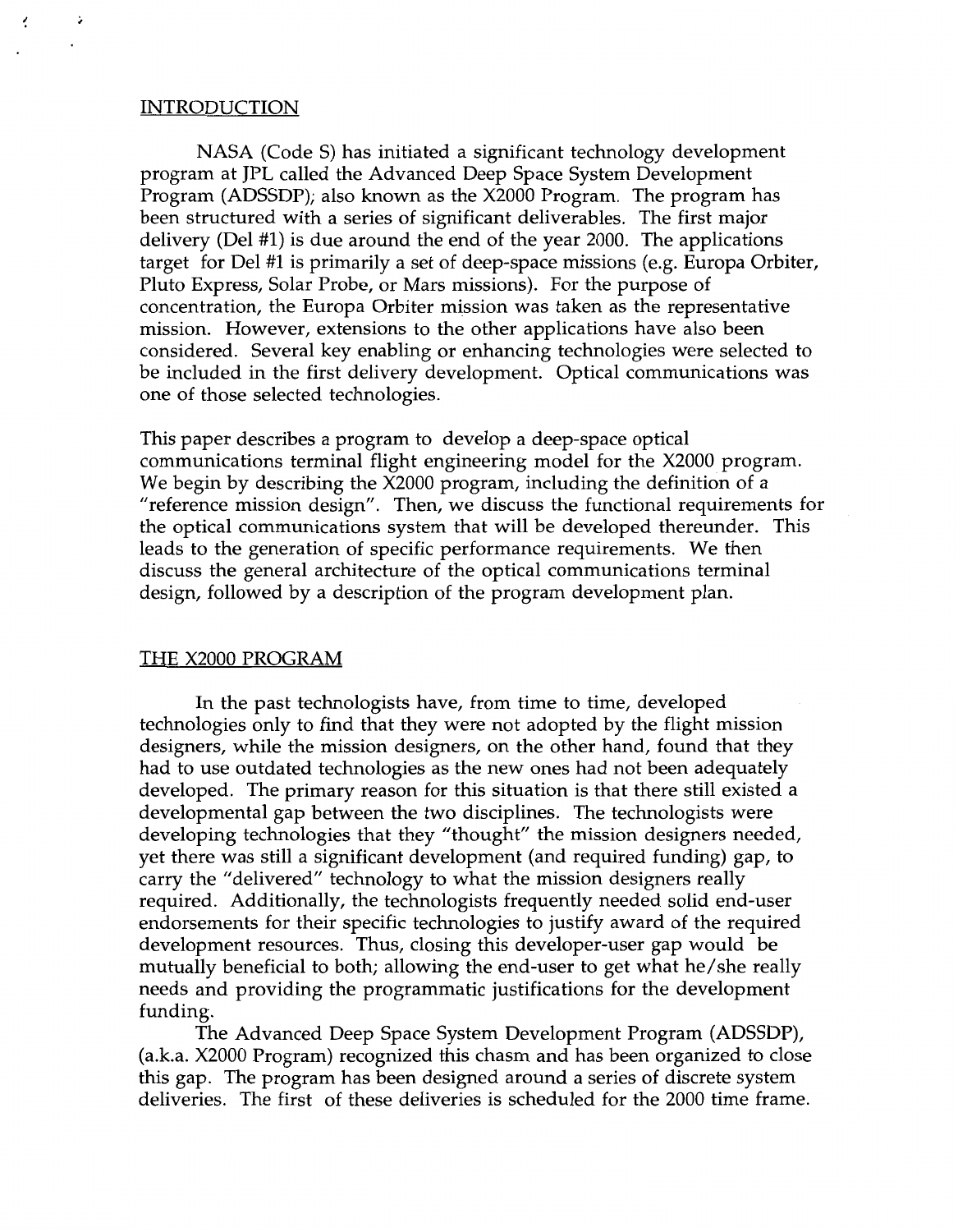Subsequent deliveries will occur at approximately 2-3 year intervals thereafter. Each delivery will contain the development of a set of several high-payoff technologies. While not a flight mission in itself, X2000 is designing these technologies for a specific customer base, and through the vehicle of a reference flight mission "design". This approach brings together the various technical disciplines of a spacecraft mission environment (e.g. mission design, propulsion, attitude control, power, avionics, thermal, etc.), as well as those representing the ground support infrastructure, with the technology developers *so* that not only the functional performance of the specific technology is considered, but the flight system and ground interfaces as well. The customer base for the first delivery consists of the Ice and Fire missions (Europa Orbiter, Pluto Express, and Solar Probe), the Mars program, and the Champollion comet mission. The reference mission for Delivery #1 is the Europa Orbiter mission. It should be pointed out that the actual Europa Orbiter mission design team is not constrained by the details of the "reference mission design" being performed under X2000. However, there is frequent interaction between the two design teams.

Although it is very desirable to have each developed technology apply to all missions in the customer base, it is recognized that this may not always be practical or economical. However, a reasonable overlap with the customer set needs, and compatibility with the reference mission design, are required. Several key technologies were selected for development as part of Delivery #1, including highly-integrated avionics, milli-Newton thrustors, new lightweight composite structures, and a new stellar compass. One of the selected technologies is spacecraft-to-earth optical communications

(Europa Orbiter reference point). The propulsion module is the dominant feature for the design, with the payload portion setting on top. The optical communications transceiver is located at the left of the payload. [Figure 2](#page-3-0) shows an exploded view of the reference model payload. Figure 1 shows a diagram of the reference mission design for Delivery 1



Figure 1. X2000 reference mission spacecraft layout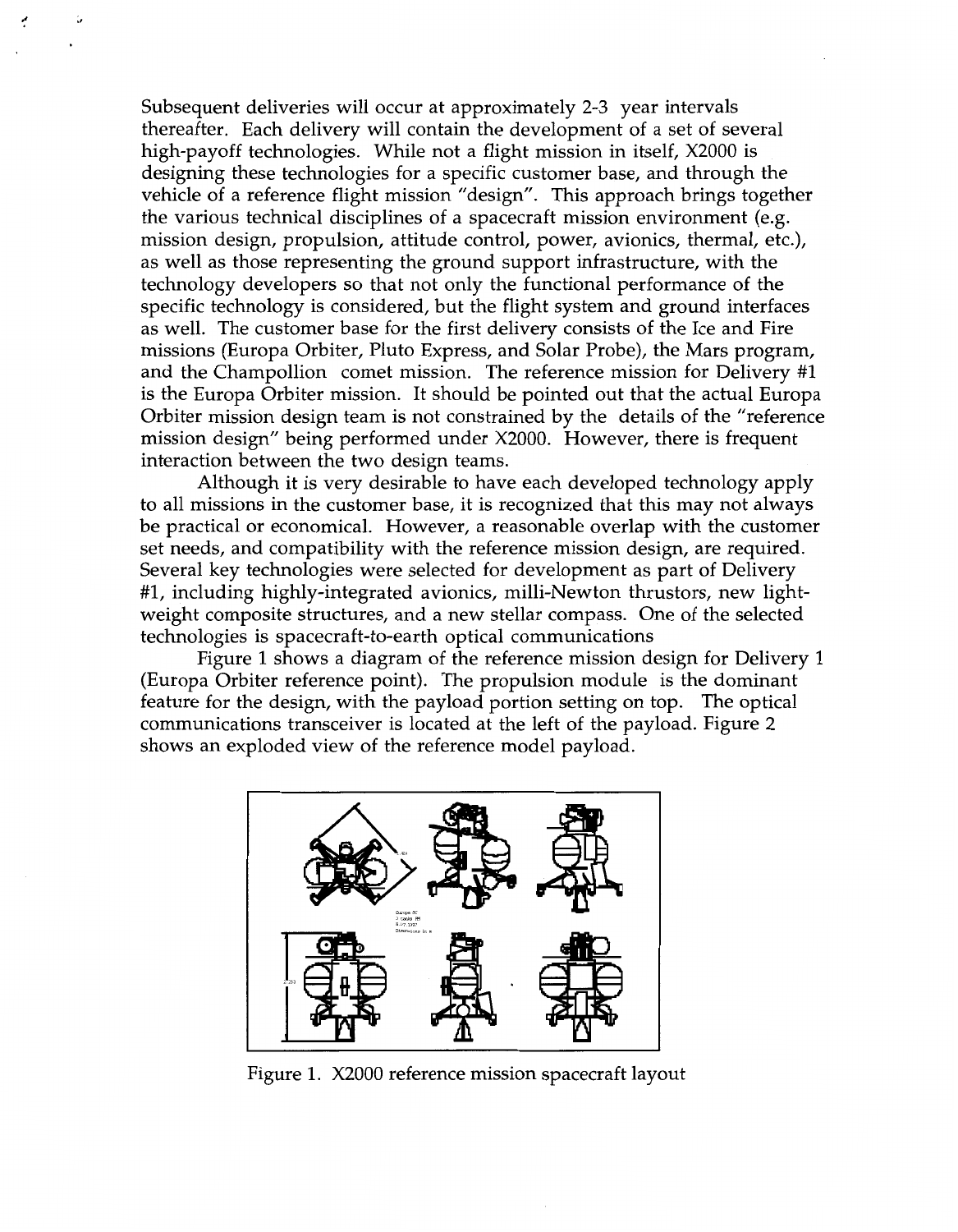

<span id="page-3-0"></span>**3** *L.* 

Figure 2. Exploded X2000 reference mission payload

## OPTICAL COMMUNICATIONS TERMINAL REOUIREMENTS

The primary objective of the optical communications terminal is to provide the capability to return more space-acquired science and engineering data back to the Earth than is possible with the conventional radio-frequency technology, and to do it with less impact on the host spacecraft. However, to do this, it must be consistent with the general needs of the spacecraft missions. In this section, we identify the general mission requirements, and then summarize the optical communications terminal functional and design requirements. [Table 1](#page-4-0) shows the general communications requirements for the X2000 Reference mission.

primary (science-return) mode is optical communications for both uplink commanding and for downlink data transfer. To accomplish this, the spacecraft attitude control system must be in the "precise control" mode, maintaining the attitude of the spacecraft within a **2** mrad wide deadband cycle. *(We note that if the actual Europa Orbiter Project - as opposed to the reference mission- does select optical communications for its mission, it may consider it as a secondary "mission enhancement" capability rather than prime).*  There are several communications modes being considered, The

There are two mission modes that do not require such precise attitude control. One of them is the "beacon" mode. In this mode, a simple "one-offour-tone" beacon signal is transmitted from the spacecraft to the ground. These tones are used to alert ground controllers when the spacecraft needs a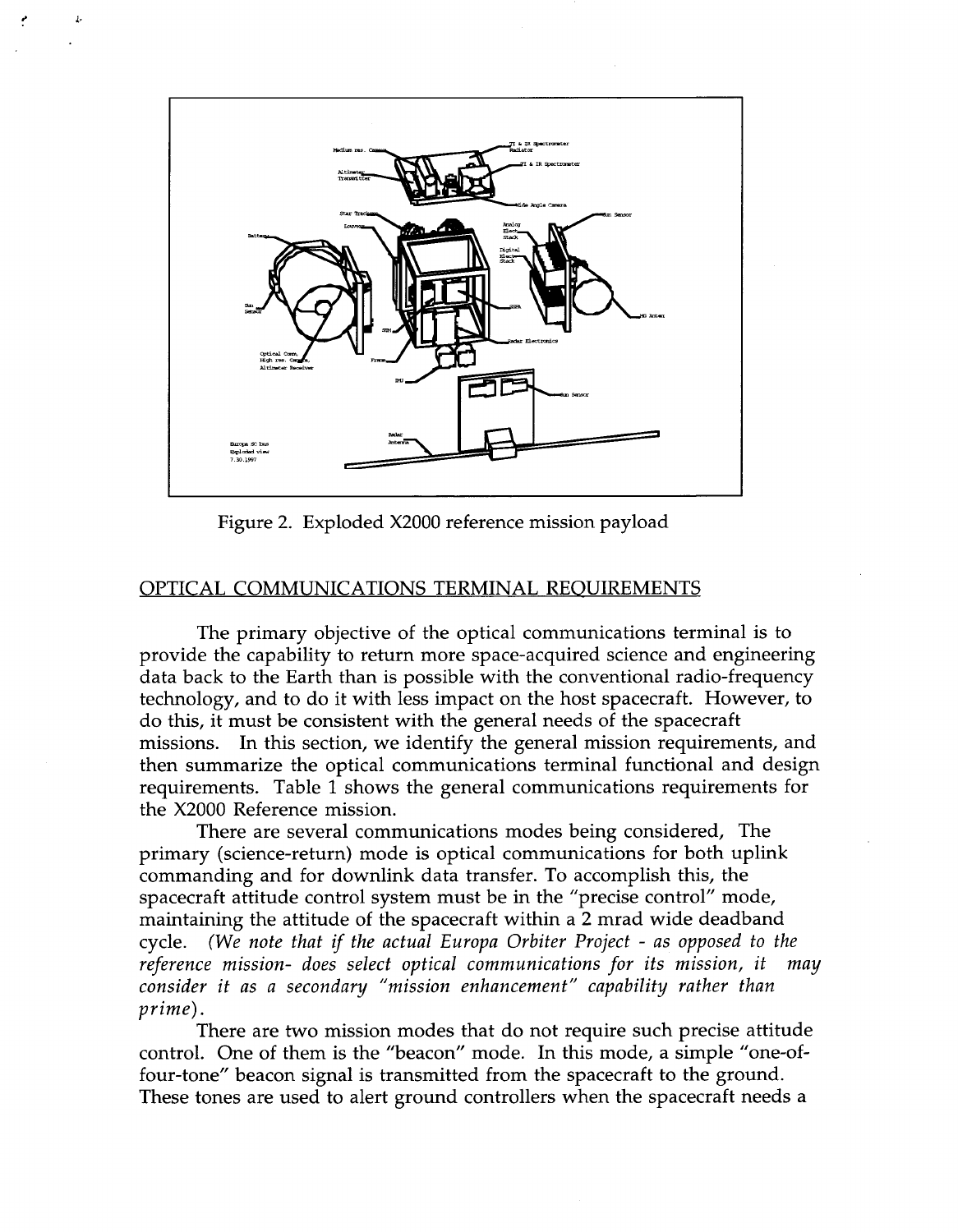| Function                               | <b>Requirement</b>                                                                                                     |
|----------------------------------------|------------------------------------------------------------------------------------------------------------------------|
| Primary Link                           | Lasercomm (both uplink and<br>downlink)                                                                                |
| When Comm Coverage Requested           | Lasercomm first, then RF, if<br>unsuccessful cycle back and forth                                                      |
| Multi-functionality                    | Combined telecom with narrow-<br>field science imaging, optical<br>navigation & ranging reception<br>will be performed |
| <b>Emergency Communications mode</b>   | Via RF Link                                                                                                            |
| <b>Beacon Communications Mode</b>      | Via RF Link                                                                                                            |
| Near Earth Communication               | Via RF Link                                                                                                            |
| Operation Mode S/C Attitude            |                                                                                                                        |
| - Control                              | $\leq$ +/- 1 mrad (3 $\sigma$ )                                                                                        |
| - Knowledge                            | $\leq$ +/- 0.75 mrad (3 $\sigma$ )                                                                                     |
| Beacon / Emergency Mode S/C            |                                                                                                                        |
| - Attitude Control & Knowledge         | $\leq 18$ mrad                                                                                                         |
| Emergency Mode S/C Attitude Recovery   | to $\leq 18$ mrad                                                                                                      |
| Operation Time at Planet/Planet's Moon | 30 Days Min                                                                                                            |
| Data Storage Available                 | 2 Gbytes, 8 bits/byte                                                                                                  |
| Doppler Measurement Data               | Not available                                                                                                          |
| Navigation data from Optical Comm      | - Optical ranging                                                                                                      |
| System                                 | - Onboard optical nav. imaging                                                                                         |

Table 1. Reference Mission Telecom Requirements

<span id="page-4-0"></span>\* **J** 

specific level of service. The other mode is the emergency communications mode. Emergency communications is accomplished at a very low data rate and is primarily used for recovering from anomalous conditions. Both the beacon and emergency communications modes are assumed to use a simple RF communications system and can be operated with a significantly relaxed (18 mrad) attitude control deadband cycle. *(Again, the actual flight project may do otherwise of the RF link is prime).* 

return time while at Europa (at a distance of 6 **AU).** This is due to the very significant radiation levels that are present around Jupiter. The short mission time, and the limited data storage, drive the required data rates to higher values. These higher data rate transmissions will be accomplished over the optical communications link. Note that the reception of these signals must be during both daytime and nighttime on the earth. The reference mission also assumes a very short primary missions data

communications terminal (used for the high-data-rate communications) are shown in [Table](#page-5-0) **2.**  The functional and design requirements for the optical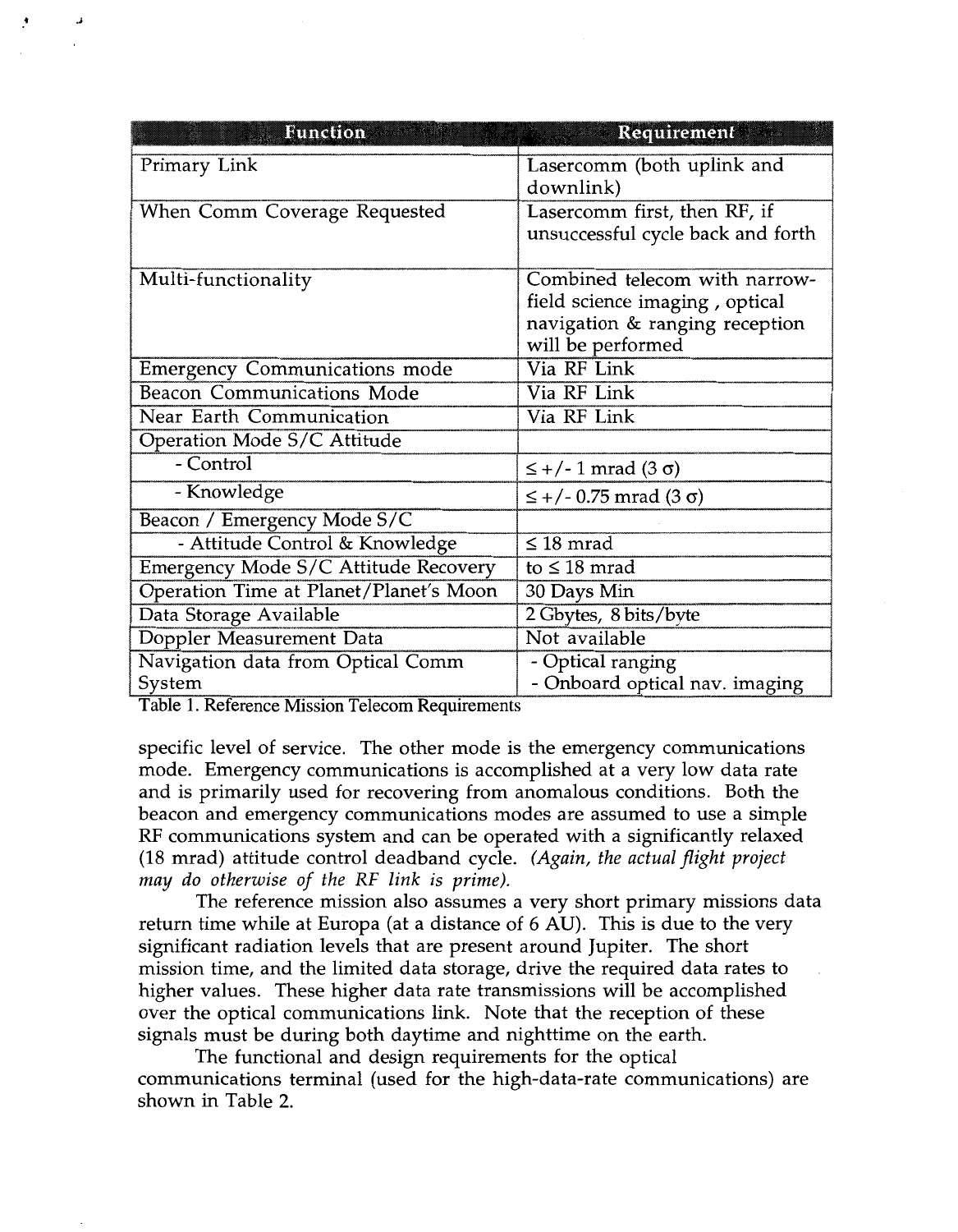<span id="page-5-0"></span>

| Parameter                        | Requirement                               |
|----------------------------------|-------------------------------------------|
| Maximum Range                    | 6 AU                                      |
| Earth Reception                  | During both Earth day-time and night-time |
| Data Rate                        | $\geq 80$ kbps                            |
| Modulation Format                | 8-bit PPM (Pulse Position Modulation)     |
| Allocated DC Power               | $\leq 35$ W                               |
| Allocated Weight                 | $\leq$ 12 kg                              |
| <b>Desired BER</b>               | $10^{-6}$ (coded) for science & telemetry |
| Link Margin                      | $\geq$ 3 dB                               |
| Pointing Reference for           | - Sun-lit Earth image for ranges > 1AU    |
| Downlink                         | - Uplink Laser Beacon when < 1AU          |
| <b>Tracking Loop Update Rate</b> | $\geq$ 2 KHz                              |

Table *2.* Functional and design requirements for optical communications terminal

It is first noticed that the terminal will serve several functions, enabled by virtue of its primary telescope and focal plane detectors. In addition to command reception and downlink data transmission, it must also receive and retransmit two-way navigational ranging pulses. These help mission controllers determine the current location and expected trajectory of the spacecraft. Additionally, the optical communications telescope can be used for narrow-field imaging. Such imaging can be performed to enhance science data return, or it can be used view target bodies relative to the stellar background, thereby providing ground control navigators with additional navigation information.

The data rates planned in the reference mission are 80, 160, 240 and 320 kbps. These rates are much higher than the typical 10 kbps or so possible with reasonable-sized RF systems, and they are enabled by using Pulse Position Modulation (PPM) with matched Reed-Solomon (R-S) coding for error control. A **2** kbps uplink capability is planned for occasional command uploads. It likewise will use PPM modulation and R-S coding.

Perhaps the most interesting item is the method of providing a reference for downlink beam-pointing control. When the distance from the Earth to the spacecraft is less than 1 AU (1 AU is the mean distance from the Sun to the Earth), an uplink laser beacon signal will be received and tracked. However, as the spacecraft moves beyond 1 AU distance, the system will revert to tracking the solar-illuminated Earth image. This provides a "free" beacon signal, although there are certain times of the year when this beacon is not available (i.e. when the Earth is in front of the Sun). Finally, the optical communications system must have the ability to track out base platform motions from the spacecraft in order to keep the downlink beam on the Earth receiver. The tracking loop sensor must have an update rate that is high enough to allow the loop to compensate for the highest frequency jitter components. The current baseline for the update rate is 2 kHz.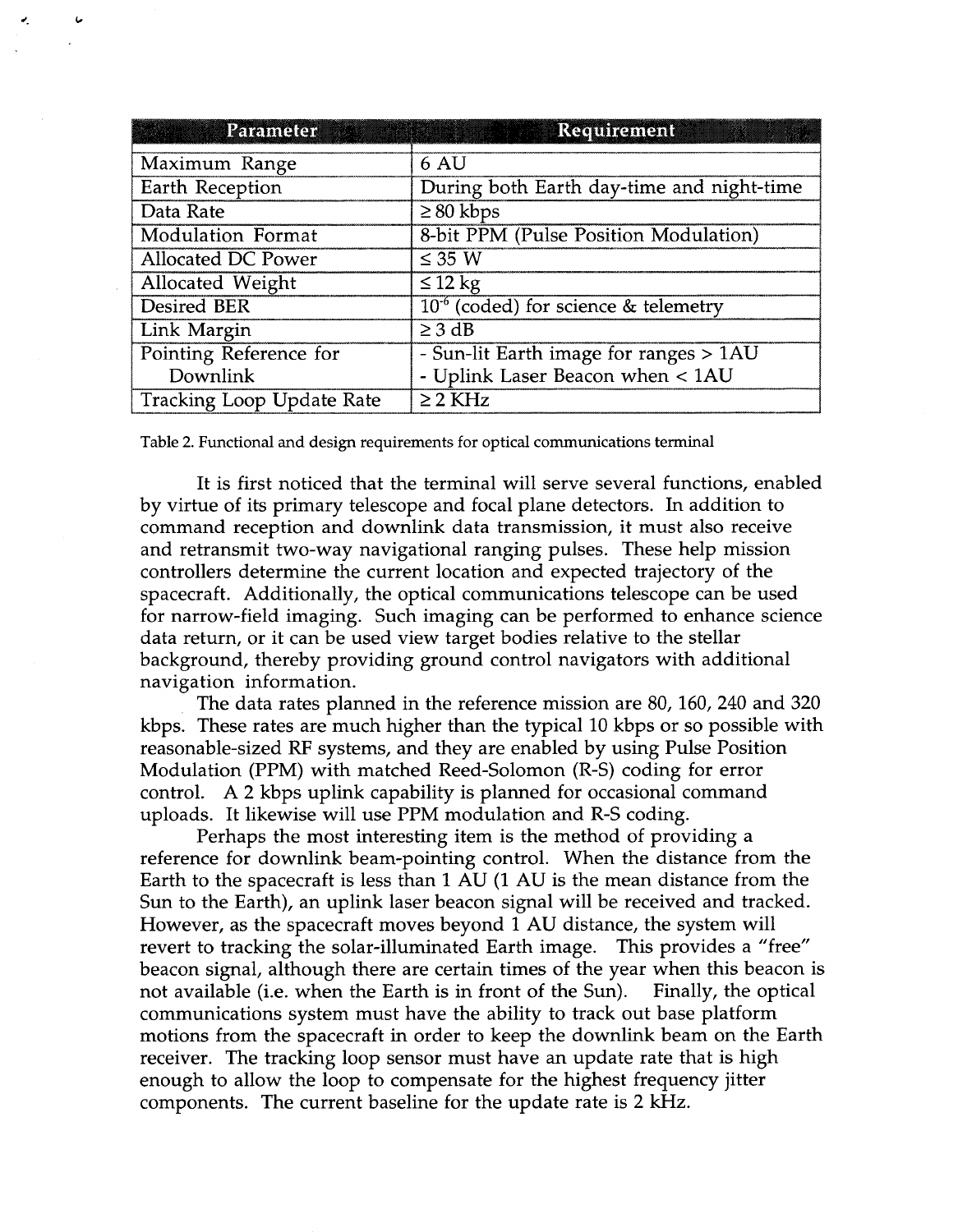#### ARCHITECTURAL SYSTEM DESIGN

&

The design to satisfy these requirements is shown in [Figures 3](#page-7-0) and 4. [Figure 3](#page-7-0) shows an isometric view of the flight terminal. It contains a 30-cm telescope used for both transmit and receive functions. Under the telescope is the necessary beam control optics, steering elements and detectors. The control and processing electronics are located under the beam-control optics (out of sight in the figure).

of three main parts; the Optical System Assembly (OSA) which includes the telescope, optics and detectors; the Electronics Processor Assembly (EPA), containing all the detector control electronics, modulation and demodulation electronics, and the necessary terminal control functions; and the Laser Transmitter Assembly (LTA) which contains all the components needed for the diode-pumped, Nd:YAG lasers transmitters. The shaded items represent functionally-redundant subassemblies. Figure 4 shows a block diagram of the system. The terminal is made up

The design of the terminal is based on the design of the Optical communications Demonstrator (OCD), an earlier-developed laboratory engineering model terminal [Ref. 1-61. Light from the beacon signal, or the target science image if used in the science imaging mode, is received by the telescope (shown by the clear arrow), passed by beamsplitters 1 and 2 (BS1 and BS2), and is detected by the Focal Plane Array (FPA). If receiving the beacon, the position of the beacon signal on the FPA determines the orientation of the telescope. Uplink command or ranging signals are received by the telescope, passed by BS1 but deflected by BS2 to the slow-speed Beam Mirror Assembly (BMA) and then to the Uplink Detector Assembly (UDA). Transmitted optical energy from the Laser Transmitter Assembly (LTA) is sent to a high-speed BMA for fine-beam steering, is deflected off BS1, and passes out the telescope in the desired direction. A small portion of the transmit signal passes through beamsplitter BS1, and, after retro-reflection back to it, is deflected through BS2 and detected by the FPA.

Images detected by the FPA are read into the EPA where a signal processor handles the data. If received in the science imaging mode, the data is formatter and sent to the spacecraft data storage system via the high-speed 1394 bus. If in the communications mode, the beacon signal is processed to determine the transmit pointing corrections (based on the location of the beacon, a small portion of the transmitted beam, and any point-ahead information received from the spacecraft control computer) and adjusts the BMA as appropriate. The EPA's signal processor may also periodically send beacon images to the spacecraft processor for calibration purposes.

applied to the uplink PPM demodulator. However, if the uplink signal is a ranging pulse (i.e. when the system has been placed in the ranging mode), the detected pulse is sent directly to the LTA to trigger a downlink pulse. Demodulated uplink data is sent to a formatter, whereupon it is relayed via Data received by the UDA is  $A/D$  converted and the resulting signal is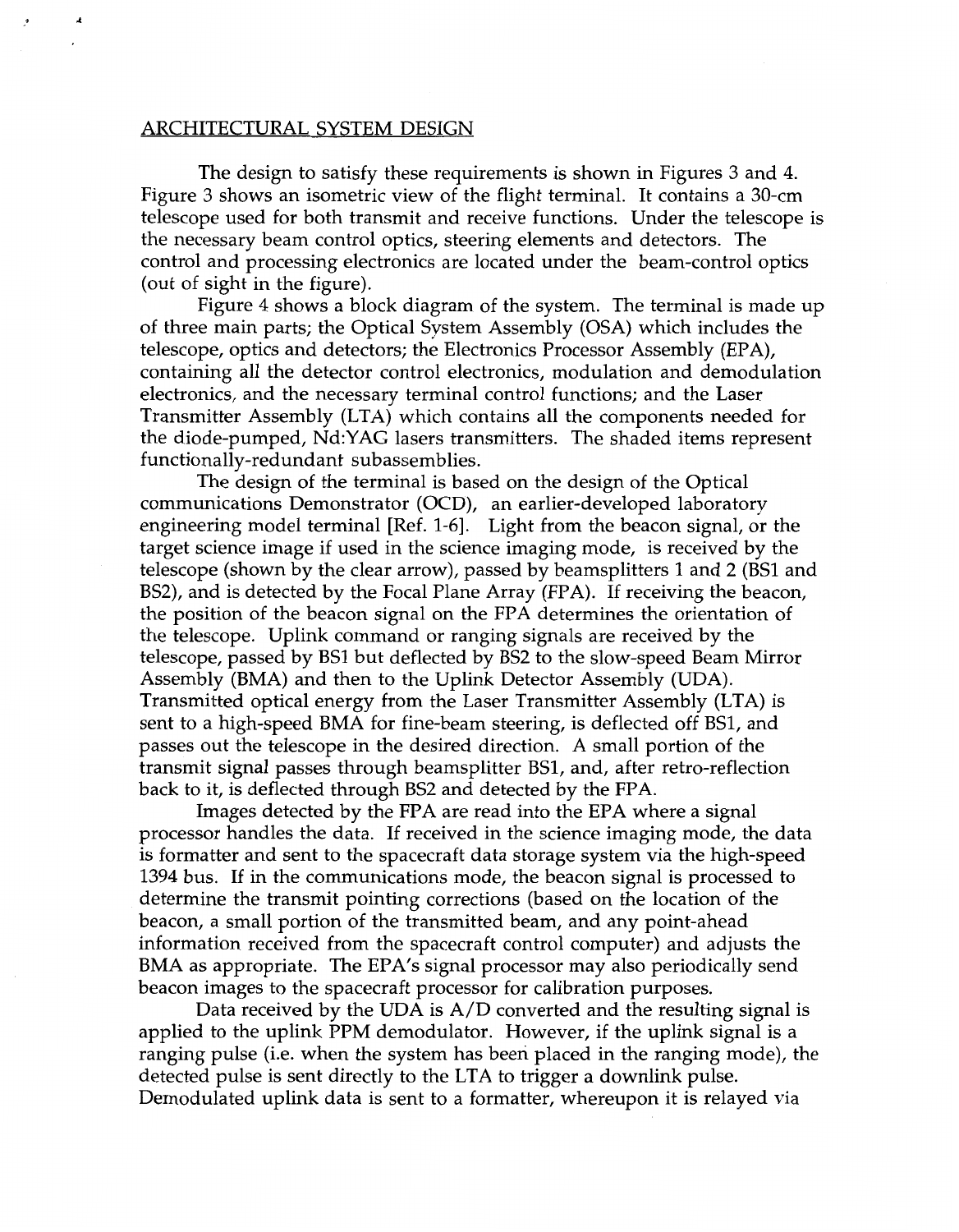<span id="page-7-0"></span>the 1394 bus to the spacecraft control computer. Data to be sent to the ground is received by the data formatter in the EPA via the 1394 bus, and is sent to the PPM modulator. The modulated signal is then applied to the LTA.

The EPA also supports some necessary housekeeping functions These include high-speed clock signal generation, residual power conditioning and health and status monitoring.





Figure 3. Optical Terminal Figure 4. Terminal Block Diagram

# PROGRAM DEVELOPMENT PLAN

The development of the X2000 optical communications terminal was initiated in October of 1997, with scheduled delivery to the X2000 project in April of 2001.

first is the development of an End-End Communications Breadboard. This will functionally demonstrate the signal modulation, demodulation, and temporal synchronization functions for both the uplink and the downlink, as well as the turn-around ranging function. Interface with the breadboared will be via the 1394 interface, where CCSDS-formatted data will be passed to the breadboard for handling. The second is a breadboard to demonstrate the Earth-image tracking function. This breadboard will include the FPA, BMA and breadboard control electronics, as well as Earth-image and straylight simulators. The third is the development of an engineering model of the LTA, and the fourth will be evaluation of candidate BMA's. Along with these risk reduction tasks, the initial design of the overall system will commence. In the first year, four risk-reduction developments will take place. The

commence. This will make use of the results of the risk-reduction activities performed in the first year, and will extend those designs to flight-qualifyable In the second year, the detailed design of the terminal will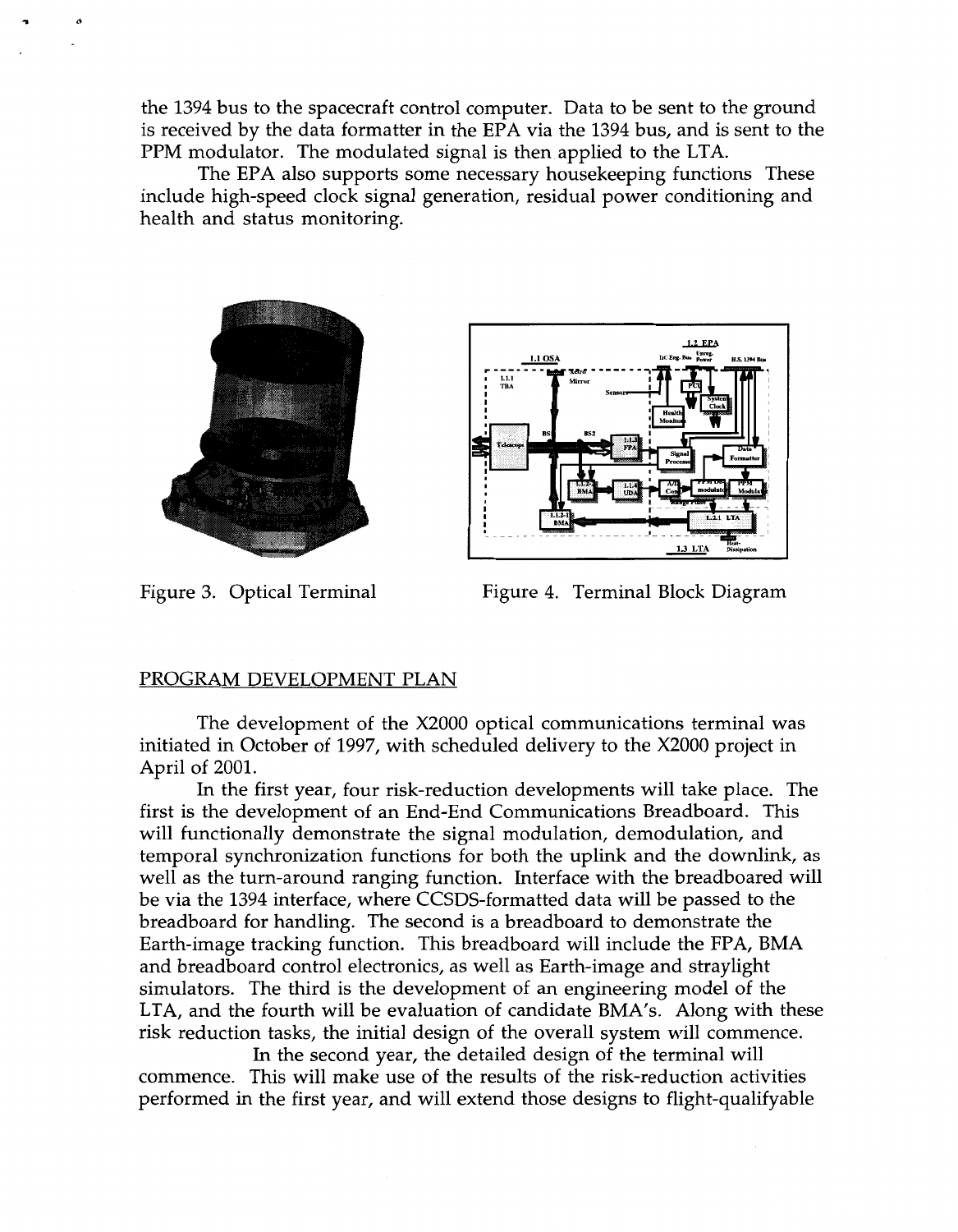packaging. Fabrication, integration and alignment will take place in the third year, followed by functional and flight-environmental testing. A test station previously developed by JPL [Ref. 7-81 will be modified to support the program. In April of 2001, the system will be delivered to the X2000 project for testing in an simulated flight-environment.

#### **CONCLUSIONS**

 $-1.12$ 

The X2000 program will provide a programmatic umbrella under which a number of new technologies will be developed to the level that flight missions can more easily adopt the development products. Optical communications is one of those technologies. The terminal technology developed in this program will have a multiplicity of uses, including uplink and downlink communications, two-way ranging, and science imaging. By developing the system in a "reference flight mission" environment, the development activities can be tailored to the relevant environment, and will provide a more closely aligned product to the mission planners. A set of four risk-reduction developments will be pursued in 1998, with full development and environmental qualification of the entire system by April of 2001.

#### ACKNOWLEDGMENTS

The research described in this report was carried out by the Jet Propulsion Laboratory, California Institute of Technology, under contract with the National Aeronautics and Space Administration. The authors would like to express their appreciation to the X2000 study and development team members who have contributed to the definition of this system architecture.

#### **REFERENCES**

- U.S. Patent # 5,517,016 "Lasercom System Architecture with Reduced Complexity," May 1996.
- [2] Chen, C-C. and J. R. Lesh, "Overview of the Optical Communications Demonstrator," Proceedings of SPIE OE-LASE 94, January 1994, paper 2123-09.
- [3] H. Ansari, "Digital control design of a CCD-based tracking loop for Precision beam pointing," in Free Space Laser Communications Technology VI, OE-LASE'94, Jan. 1994.